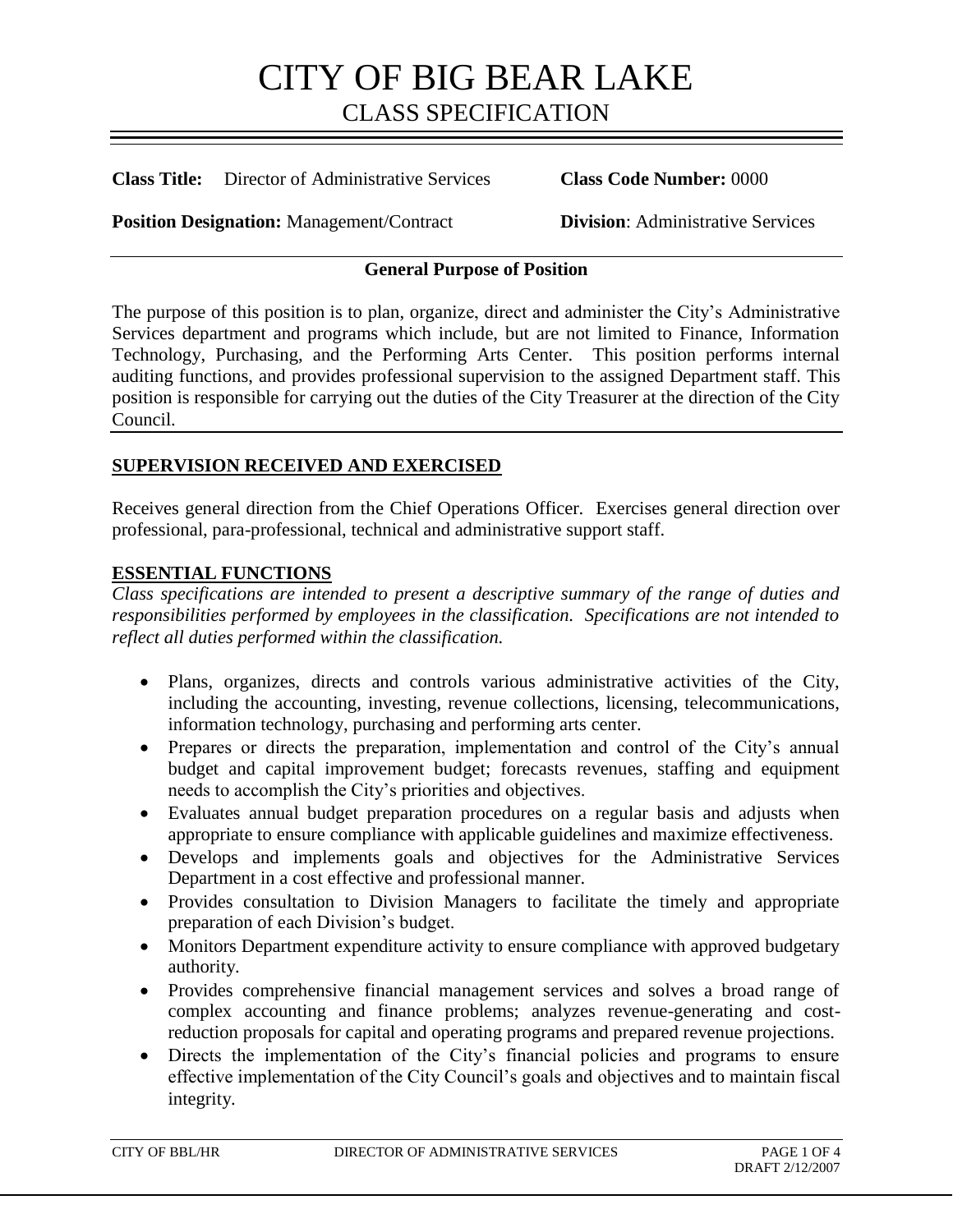- Analyzes data, makes recommendations, prepares reports and makes presentations on the formulation of policies and procedures, staffing and organizational requirements for assigned service areas.
- Develops and administers accounting and budget control systems, as necessary.
- Reviews and authorizes the preparation of journals, ledgers, supporting financial records and the general ledger.
- Works with other City departments to ensure the accurate tracking and reporting of general and special fund revenues, expenditures, deposits, reimbursements, receivables, payables and compliance with grant and/or bond reporting requirements.
- Acts as City Treasurer, as directed, to ensure the accurate management and reporting of the City's cash flow and investment program.
- Monitors fiscal transactions to ensure compliance with City policy, generally accepted accounting principles, and State and Federal regulations.
- Selects, trains, motivates and evaluates assigned personnel; provides or coordinates staff training; works with employees to correct deficiencies; implements discipline and termination procedures.
- Supervises and directs the work of division managers and supervisors and indirectly oversees the work of professional, technical and administrative staff.
- Plans and evaluates the performance of division managers and their assigned staff; establishes performance requirements and personal development targets; regularly monitors performance and provides coaching for performance improvement and development.
- Oversees the operations and activities of the Performing Arts Center, including preparation of the annual budget.
- Oversees the operations and activities of Information Technology Division to ensure that it provides secure, efficient and timely storage and retrieval of information needed by City departments to serve their customers in a highly productive manner.
- Provides professional technical support and assistance to staff when appropriate.
- Evaluates auditing procedures on a regular basis and makes adjustments when appropriate to ensure compliance with applicable laws and regulations.
- Reviews fixed asset records for various City funds to ensure compliance with applicable guidelines.
- Attends City Council meetings and represents the City at other appropriate meetings as directed.
- Performs various related essential duties as required.

### **QUALIFICATIONS**

*Any combination of experience and education that would likely provide the required knowledge and abilities is qualifying. A typical way to obtain the knowledge and abilities would be:*

### **Education:** A Bachelor's degree in Finance or related field is required. A Master's degree in a related field is preferred.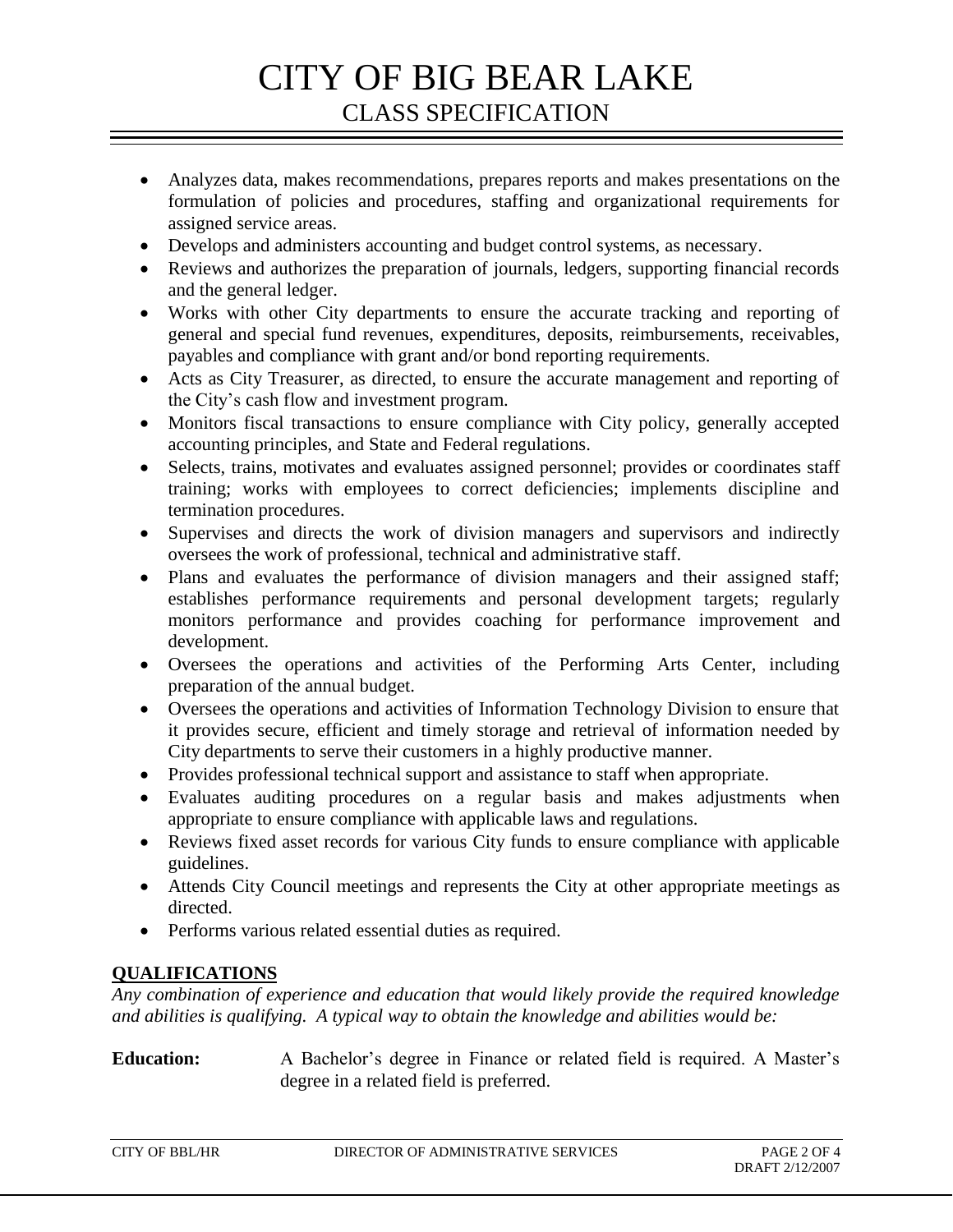**Experience:** Seven years related financial experience in the public sector including five years at the management level is required.

**License/Certificate:** Valid Class C California Drivers License required.

### **KNOWLEDGE, SKILLS, ABILITIES AND PERSONAL CHARACTERISTICS**

#### **Knowledge of:**

- Public sector financial operations including governmental accounting and generally accepted accounting principles.
- Principles and practices of municipal government budget preparation and administration.
- Principles and practices of management, planning, employee training and development, evaluation and supervision.
- Information technology practices, hardware and software systems, programming applications and telecommunications programs.
- Principles and practices of administration of a performing arts center.
- Methods and techniques of public administration research, analysis and report preparation.
- Principles and practices of internal control and auditing.
- Principles, practices, laws and regulations governing the investment and management of public funds.
- Personal computers and applicable software.
- Pertinent Federal, State and local laws, codes and regulations.

### **Ability to:**

- Effectively plan, organize, direct and coordinate a wide range of administrative services, programs and operations.
- Exercise sound judgment, be able to plan, be well organized, have excellent verbal and written communication skills, work well under pressure, and be proactive, flexible and cooperative.
- Develop, administer, coordinate and monitor a municipal budget.
- Oversee and evaluate the work of managerial, professional, technical and administrative staff and demonstrate effective leadership skills.
- Delegate authority and responsibility.
- Evaluate the earnings potential of investment vehicles and make investment decisions that maximize financial return while safeguarding the City's assets.
- Establish and evaluate the implementation of departmental goals, policies and objectives.
- Analyze and resolve a diverse range of organizational, operational and personnel related problems and issues.
- Handle multiple priorities, problems and demanding situations.
- Interpret and apply City policies, procedures, laws and regulations.